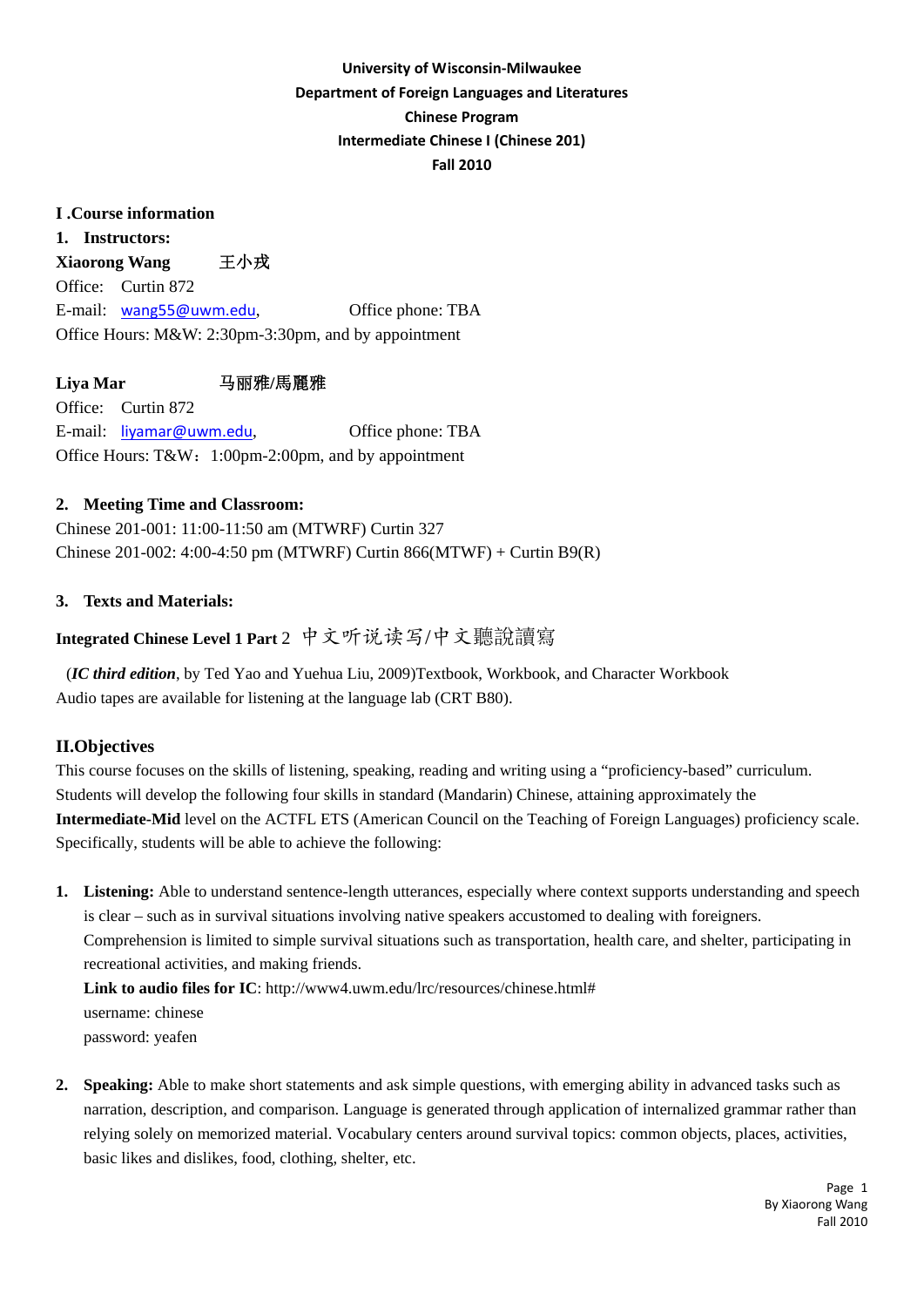- **3. Reading:** Can identify a moderate number of character components and high-frequency characters in areas of immediate need. Where specific characters and combinations have been memorized, can read standardized messages for instructional and directional purposes, such as prices in stores, time/date on schedules, simple correspondence, and simple instructions. In terms of literacy, can read textbook materials as covered.
- **4. Writing:** Able to write simple, short narratives, descriptions and notes on daily topics. Can supply information on simple forms and documents.

### **III. Class Requirements**

### **1. Attendance:**

Attendance is mandatory. **Tardiness for each hour of class will result in 2 points being deducted from the 1000 points course grade**. Telling the instructor your reason for not coming to class does not mean that you are automatically excused. **One unexcused absence for each hour of class will result in 5 points being deducted from the 1000 course grade.**

Valid excuses for absences include: student illness, serious illness or death in the immediate family, religious holidays, participation in authorized field trips and athletic contests, as well as paper presentations at academic conferences, and job interviews outside of Wisconsin.

Students are obliged to inform the instructor of these circumstances as soon as they can through email notification. Your alarm clocks' failure in setting off is not a valid excuse. While losing points over missing classes is one thing, not having taken enough times of dictation which cannot be made up could pose a serious threat to your final score as well.

### **2. Preparation:**

You are expected to be well prepared for each lesson **BEFORE** class so that class time can be fully utilized for practice at the desired pace.

## **3. Weekly performance**:

All students are expected to participate actively in language practice every day. Students' class participation and performance will be evaluated weekly and a final score will be given using the following scale, and then the final average will be calculated into the 150/1000 participation grade:

 $9-10$  = Present with strong indication of excellent preparation

7-8= Present with some indication of good preparation

5-6 = Present with some indication of mediocre preparation

3-4 = Present with some indication of inadequate preparation

 $1-2$  = Present with almost no indication of prior preparation

## **4. Homework & Assignments:**

All homework and assignments must be turned in on the due date, as indicated in the weekly schedule. Homework must be turned in on time unless a valid excuse connected with an excused absence is presented. **5 points off for homework turned in late. Homework/writing assignments turned in 2 days later than the due date will not be accepted or graded. The deadlines will be strictly enforced.** If you turn in your **corrections** on the **following Review day**, and correct the mistakes, half deducted points will be returned back. Multiple choices and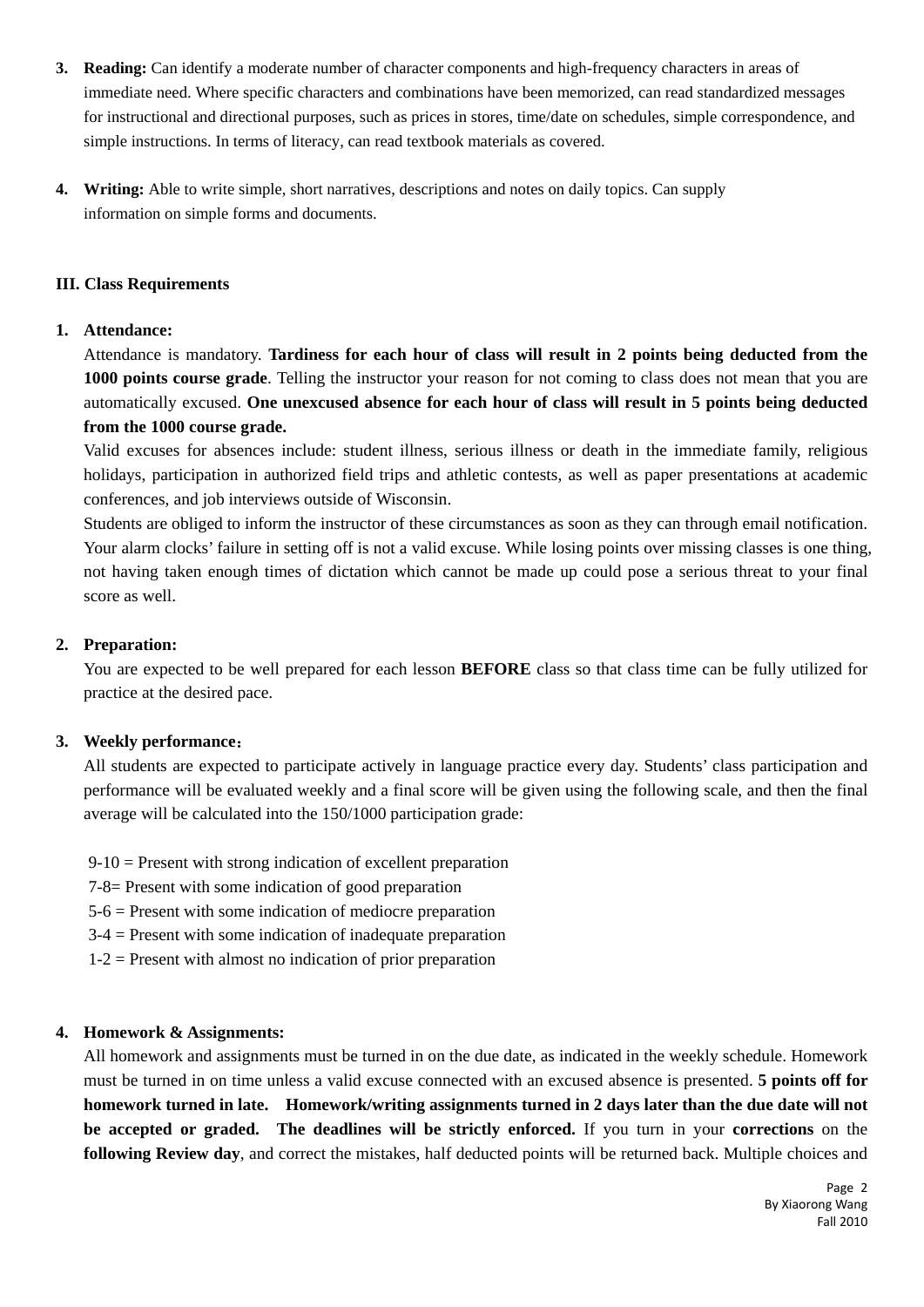T/F need explanations. Corrections of writing part need to be whole sentences. Laoshi do encourage you practice more than once.

### **5. Final Presentation:**

Detailed instructions on the final project will be handed out two weeks before the presentation week. The goal of the final project is to help review what you have learned during the semester; it will also help integrate your listening, speaking, reading and writing skills together.

## **6. Grading:**

| <b>Class Participation</b> | 130                                   |
|----------------------------|---------------------------------------|
| Daily Quizzes              | $5 \times$ the best 54(out of 57)=270 |
| Homework & Essay           | $20 \times 8 = 160$ Essay: 40         |
| <b>Tests</b>               | $30 \times 7 = 210$                   |
| Mid-term & Final Exams     | $50+60=110$                           |
| <b>Final Presentation</b>  | 80                                    |
|                            |                                       |

## **7. Grading scale:**

| 1000-940 A  | $899 - 870 B +$ | 799-770 C+ | And so on | Below 600 | F |
|-------------|-----------------|------------|-----------|-----------|---|
| $939-900A-$ | 869-840 B       | 769-740 C  |           |           |   |
|             | 839-800 B-      | 739-700 C- |           |           |   |

# **IV. Class Routine**

| <b>Content Covered</b>                 | In-class activity          | <b>Hand-in</b>                                       |
|----------------------------------------|----------------------------|------------------------------------------------------|
| Day 1: Dialogue 1(Text & Grammar)      | Ouiz: 1 sentence + $2$ T/F | Quiz                                                 |
| Day 2: Dialogue 1(Drill $&$ Activity)  | Quiz: 2 sentences          | Quiz                                                 |
| Day 3: Dialogue 2(Text & Grammar)      | Ouiz: 1 sentence + $2$ T/F | Ouiz                                                 |
| Day 4: Dialogue $2(Drill \&$ Activity) | <b>Ouiz: 2 sentences</b>   | Ouiz                                                 |
| Day 5: Review D1 &D2                   | Quiz: 2 sentences          | Corrections of previous week homework & written test |
| Day 6: Review D1 &D2                   | <b>Ouiz: 2 sentences</b>   |                                                      |
| Day 7: Test                            |                            | Workbook homework of that week                       |

## **V. Learning Strategies:**

1. The key to your success is **daily preparation**. No one can master a language overnight. Read the weekly schedule carefully so that you will know exactly what to do to prepare for each class.

2. Work with your classmates and help one another. Be creative with your own learning and share your mnemonic tricks and study strategies with classmates.

3. Listen to the audio CDs as much as you can. Preview the assigned vocabulary/text/sentence patterns, and prepare with the goal of performing in class without looking at the textbook in mind.

4. Most important, study hard and enjoy your learning. If you are not doing as well as you expected, don't get frustrated and don't be too hard on yourself. This is difficult for everyone, not just you. If you have any questions, problems, or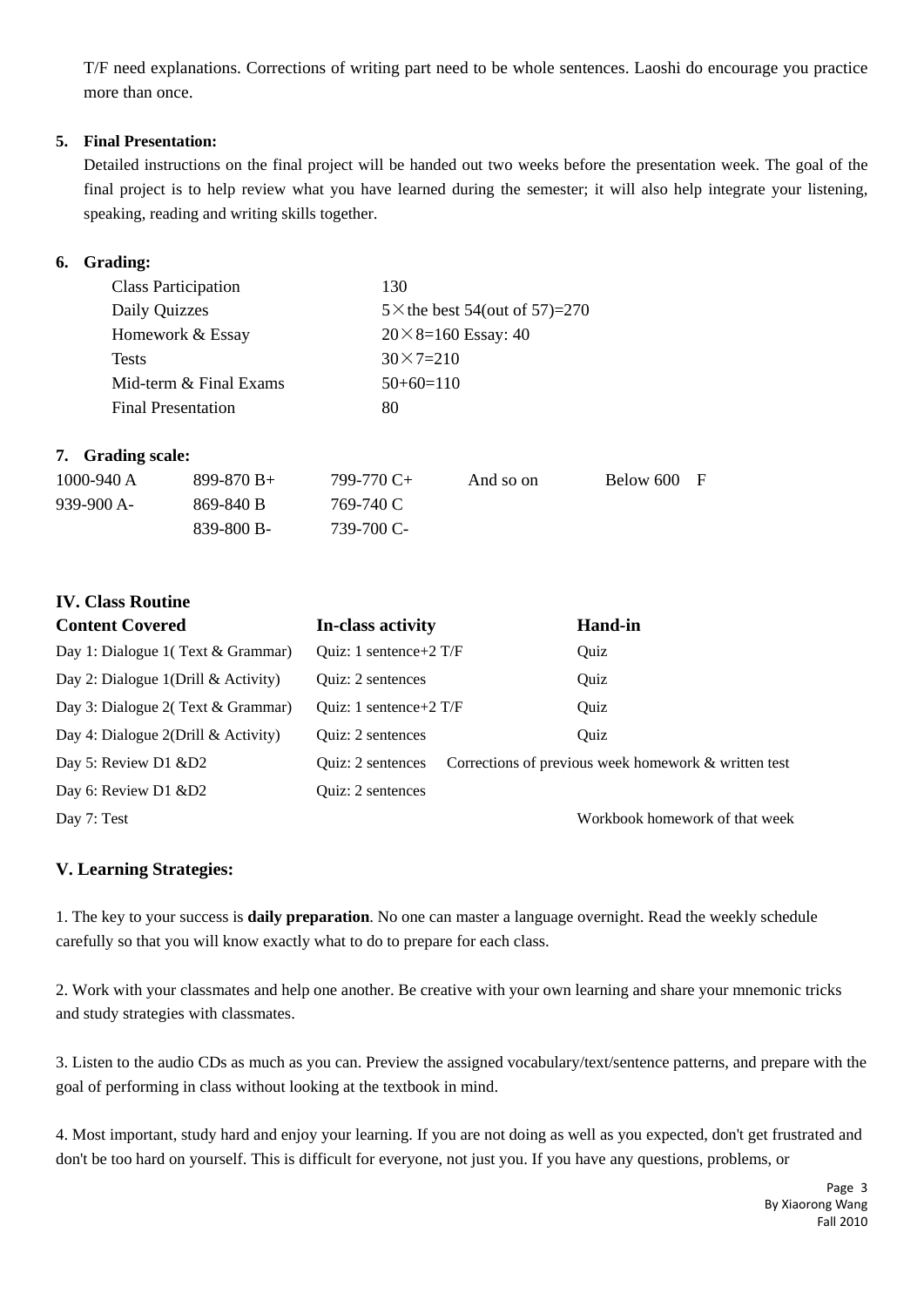suggestions during the term, let me know as soon as possible. We are here to help you improve your language proficiency and make your learning more enjoyable.

5. Make use of the available resources on campus:

### A. **Chinese Language Table:**

In order to help you develop your listening and speaking skills in a more relaxing and enjoyable way, we will have lunch together in Curtin Hall once a week. We will discuss the materials learned in class or just chat about what is happening in our daily lives. You will be amazed by how much you will be able to say in real life conversational situations.

### B. **Chinese Language Partners**

You are strongly encouraged to meet your Chinese partner face to face or via Skype at least once a week to practice what you have learnt that week, and help his/her English.

### **C. Chinese Tutor**

UWM PASS provides Chinese tutor service. You are able to sign up for weekly appointments by stopping in Bolton 120 or through our website: [www.uwm.edu/pass](http://www.uwm.edu/pass)

If the hours posted do not work for you, you can fill out a special request form in BOL 180

**D.Chinese Club**: Be an active member of the Club founded by the students of Chinese class.

### **E. Language and Computer Lab**

## **VI. Class Schedule (Subject to change)**

| <b>Week Date</b> | <b>Lesson to be covered</b>                            |
|------------------|--------------------------------------------------------|
| 1 09/02-09/03    | Introduction & Review                                  |
| 2 09/06-09/10    | 09/06 no class(Labor Day) L14 Birthday Party(TWRF)     |
| 3 09/13-09/17    | L14 (M), L14 Test-Oral(T) & L15 Seeing a Doctor (WRF)  |
| 4 09/20-09/24    | $L15(MTW), L14&15$ Test-Written(R) & L16 Dating(F)     |
| 5 09/27-10/01    | L16                                                    |
| 6 10/04-10/08    | $L15\&16$ Test-Oral (M), $L17$ (TWRF)                  |
| 7 10/11-10/15    | $L17(MTW)$ , $L16&17$ Test-Written(R), $L18$ Sports(F) |
| 8 10/18-10/22    | L18 Sports                                             |
| 9 10/25-10/29    | Mid-term Exam (oral and written) (M) L19Travel (TWRF)  |
| 10 11/01-11/05   | L19(MT), L19Test-Oral(W), L20 At the airport(RF)       |
| 11 11/08-11/12   | L20(MTWR), L19&20Test-Written(F)                       |
| 12 11/15-11/19   | IC Level 2 Part 1 L1                                   |
| 13 11/22-11/28   | L1(M), L1Test-Oral(T) Thanksgiving Recess(Essay1)      |
| 14 11/29-12/03   | Final review $(L14-17)$                                |